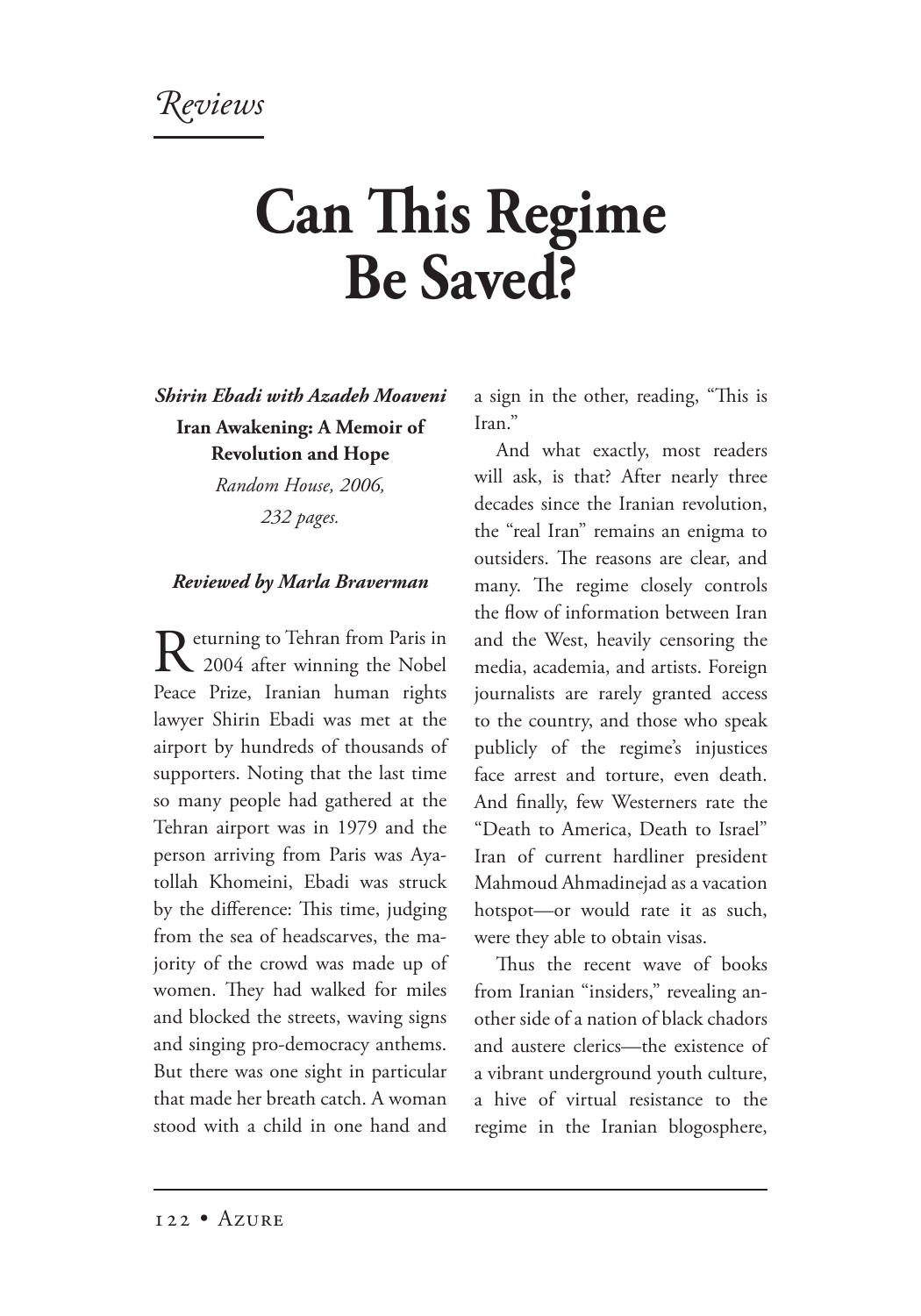and a rich scholarship on Persian civilization, art, and literature, among other things—leave many Westerns confused as to which is more representative of the Islamic Republic. Is it the conservative clerics who scorn democracy, viewing, as scholar Ray Takeyh writes in *Hidden Iran* (Times Books, 2006), the "essential purpose of the state as the realization of God's will on earth"? Or is it instead the largely secular, pro-democracy youth of the cities, with their faces turned toward the West?

Perhaps no one embodies best the contradictions that define today's Iran than Ebadi herself, the "human face" of the country's struggle for democracy and human rights. One of Iran's premier female judges during the shah's rule, Ebadi, a devout Muslim, was an outspoken supporter of the revolution that proceeded to "eat its sisters," stripping her of her authority and reducing her to a secretary in the court over which she once presided. She later reinvented herself as an attorney, a position she obtained on account of the regime's "involuntary pragmatism" following the devastating Iran-Iraq war. She then juggled the demands of motherhood in a traditional (read, "patriarchal") culture with an ever-growing load of politically charged, frequently dangerous cases that pitted her against the regime she helped bring to power.

Unlike many Iranian critics of the mullahs, Ebadi has lived to tell her tale, and the result is *Iran Awakening: A Memoir of Revolution and Hope*. Here Ebadi, with the help of talented journalist Azadeh Moaveni, recounts her country's violent transition to theocracy, and describes the effect of Islamic rule on Iranian women and children through the lens of specific cases she argued. Also unlike many of the regime's critics in the Iranian diaspora, Ebadi remains hopeful about the Islamic Republic's prospects, believing that reform can come about "peacefully, and from within." Maintaining that the Islamic Republic's more rational policymakers see "a tainted human rights record as a self-inflicted wound," weakening the regime's international standing, Ebadi is confident that the country's homegrown opposition—"not least a nation of educated, conscious women who are agitating for their rights" can eventually harness the power of a nation's resentment and exact a shift to democratic governance.

Hers is a story of immense courage and extraordinary dedication—and, sadly, of misplaced optimism, as well. Given both the current entrenchment of the hardliner regime—which has proven itself remarkably indifferent to the international outcry over its human rights abuses—and the utter disarray of the reformists, the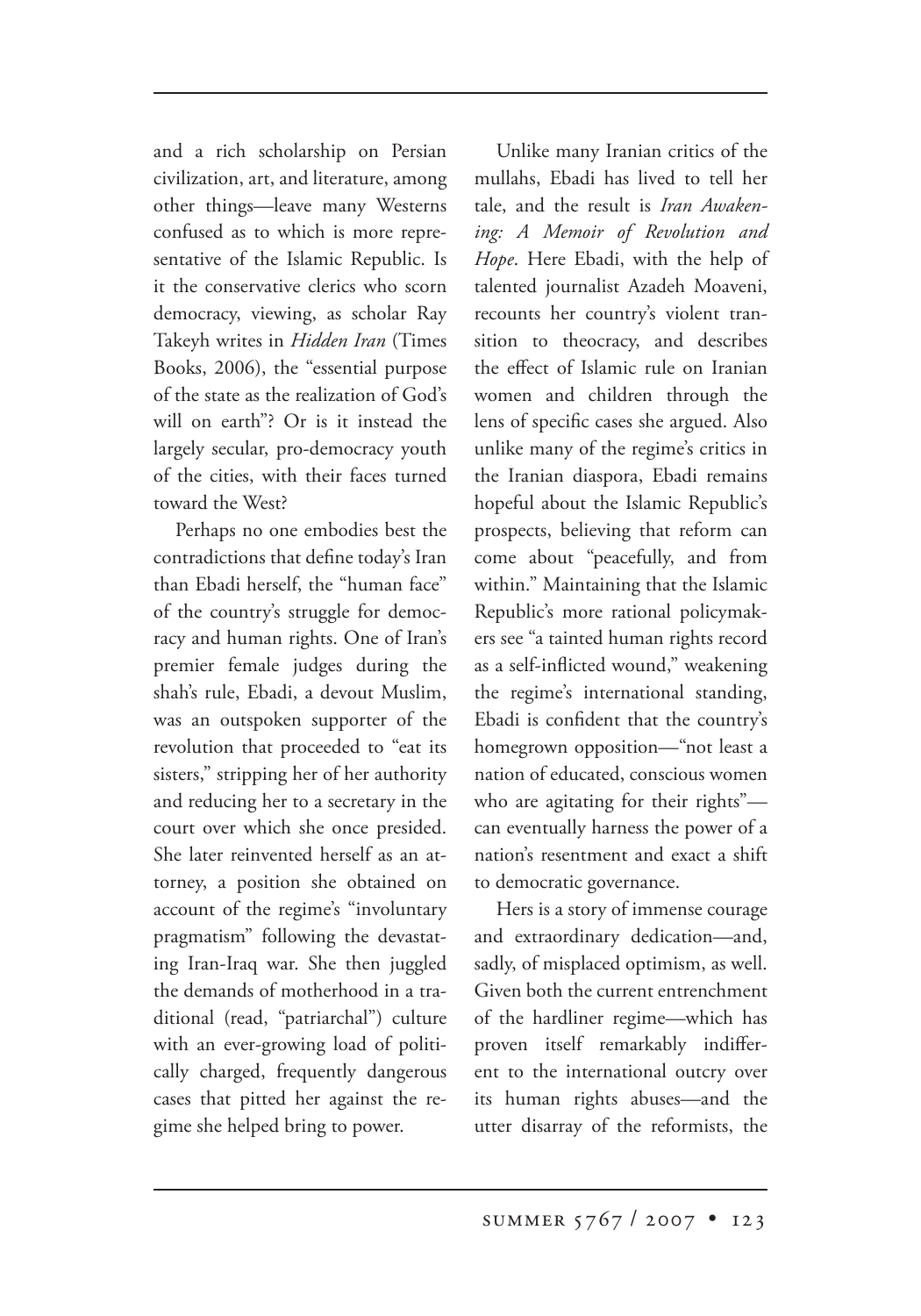prospects for a peaceful transition to democracy today seem more distant than ever. Yet as Ebadi's troubling attitude toward the revolution makes clear, she is not one to let ugly realities cloud her hopeful vision.

Westerners familiar with the outcome of the 1979 revolution—an upheaval whose consequences were disastrous for most of Iranian society, but particularly for women—will undoubtedly wonder foremost how an educated professional like Ebadi could have numbered among its ardent supporters. Raised by a wealthy and progressively minded father who impressed the idea of gender equality on his daughter from an early age, Ebadi was granted opportunities denied to most women from religious homes. So, too, was she later deferred to by both the men in her courtroom (in her role as judge) and the man in her home (her husband, from her description, is a near parody of a cowed, subservient spouse). It would appear, then, that Ebadi came to view her power as a given—a fact that might, perhaps, explain why she gave so little thought to the consequences of hitching that power to Khomeini's star.

A prominent judge in the Justice Ministry on the eve of the revolution, Ebadi had long subscribed to the general, free-floating aversion felt by many Iranians toward an unpopular government. Revulsion at the shah's excesses and corruption, and his overt fawning toward the West; bitterness at his increasing authoritarianism and the violent tactics of his secret police; and anger at his aggressive interference in the Iranian economy and judiciary are a few of the reasons for Ebadi's disdain for the monarchy. Thus, in the summer of 1978, when the "mood had turned thoroughly vicious"—Khomeini rained invective down on the shah from exile, clerics led the call for religious revolution, and leftist intellectuals joined forces against the government—Ebadi found herself, "quite naturally," drawn to the opposition voices. After all, she writes, "Whom did I have more in common with, in the end: An opposition led by mullahs who spoke in the tones familiar to ordinary Iranians or the gilded court of the shah, whose officials cavorted with American starlets at parties soaked in expensive French champagne?"

Soon she began to lend the cause her support—support that, coming from a respected female in the government, was especially welcomed by the revolutionary movement. In tones perhaps more reminiscent of a charity fundraiser than a religious coup, she explains that "as the days went by, the fervor touched everyone around me, and we all looked for ways to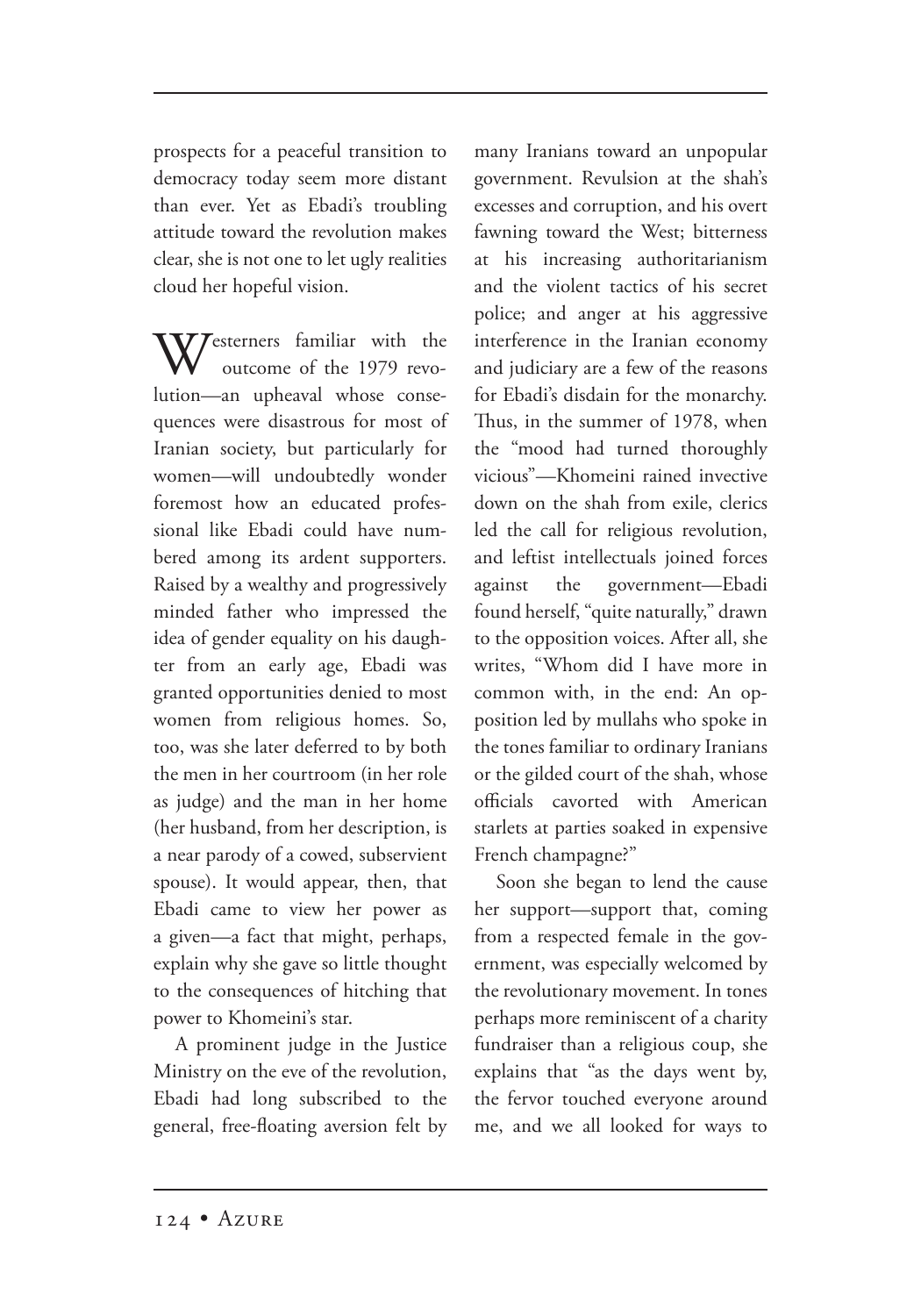participate." Her participation included an attempt by members of her court to oust the minister of justice, as per Khomeini's instruction. A senior judge, seeing her among the pack, demands, "You of all people, why are you here? Don't you know that you're supporting people who will take your job away if they come to power?" To which she replies, in one of the book's more ironic moments, "I'd rather be a free Iranian than an enslaved attorney."

In the end, it turned out, even "enslaved attorney" was a rank too high for a woman in post-revolution Iran. Within months of Khomeini's assumption of power, the new regime imposed an Islamic penal code, which, Ebadi explains, "turned the clock back fourteen hundred years, to the early days of Islam's spread, the days when stoning women for adultery" was considered an appropriate punishment. According to the new laws, the value of a woman's life and of her testimony in court was half that of a man, and a woman had to receive her husband's permission for a divorce. Moreover, women were "enjoined" to demonstrate their fidelity to the revolution by wearing headscarves and modest dress; inadequate compliance came at the risk of arrest or worse by roaming bands of Islamic vigilantes. Not surprisingly, women were also banned from all managerial and executive jobs. Thus did a revolution that mobilized a caste of traditional women for its rise to power cement its authority through their marginalization, leaving them with nothing but, in Ebadi's words, "a visceral consciousness of their oppression."

Ebadi hopes this consciousness will change Iran in the long run, and time may yet prove her right. But as the outcomes of her many high-profile cases make clear, the path to reform is a far longer and bumpier one than she seems willing to concede.

Leila Fathi, an eleven-year-old from an impoverished village in rural Iran, was brutally raped and murdered by three men in 1996. Although a court found the men guilty and sentenced them to death, the judge ruled that the "blood money" for two of the men was worth more than the life of the murdered girl. He thus demanded that her family come up with thousands of dollars to finance her killers' execution. Driven to homelessness in their pursuit of the necessary funds, the family came to the attention of Ebadi, who constructed "a simple, elegant defense" that drew on principles and precedents in Islamic law: "It was unjust for a girl to be raped and killed, and for her family to have lost every possession and become homeless through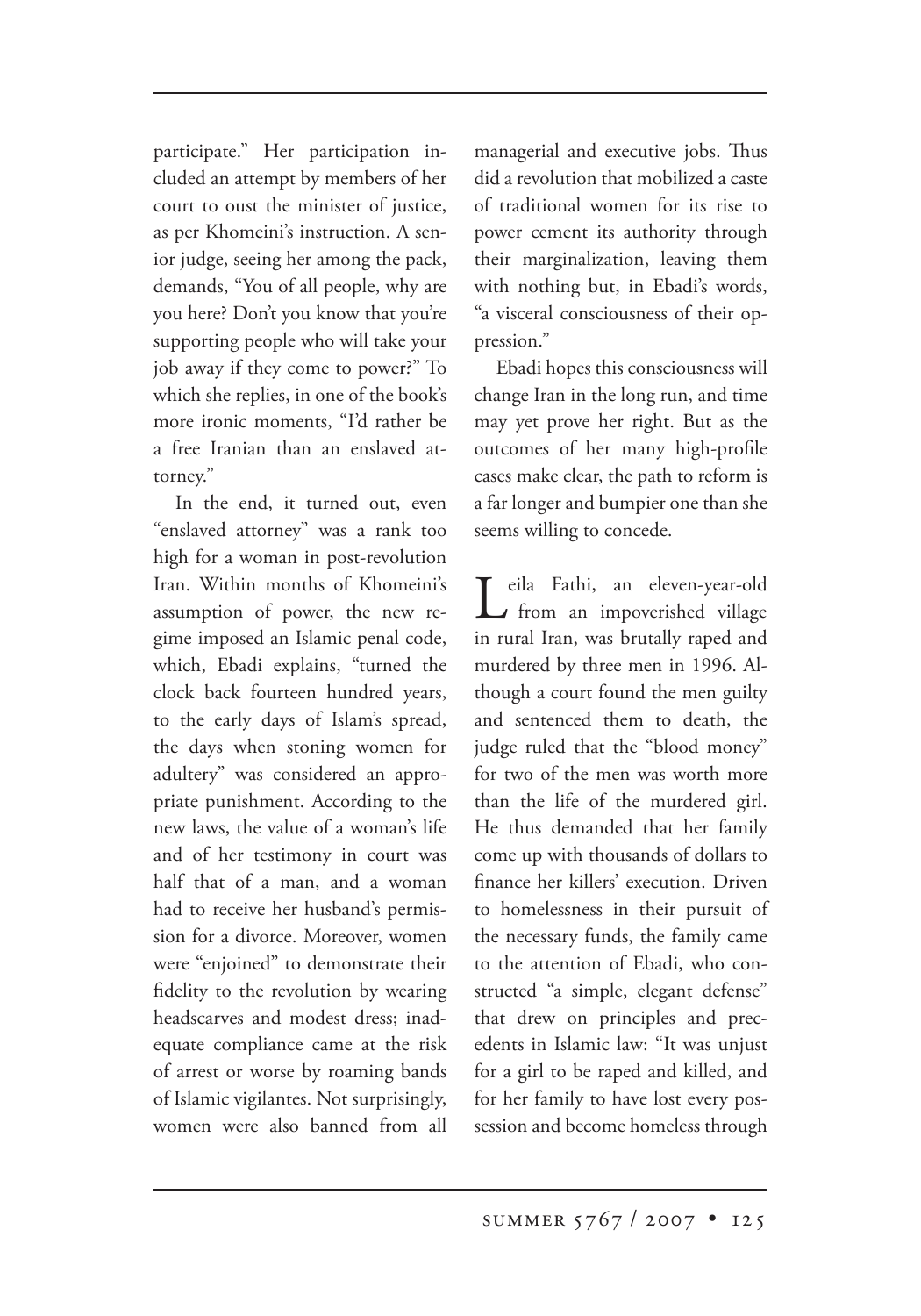the legal proceedings that followed; it was unjust that the victims were now being victimized further by the law." The outcome? Ebadi was chastised for criticizing Islamic law; the court acquitted the defendants; and Leila's parents slowly descended into madness.

Then there is the notorious case of Iranian-Canadian photographer Zahra (Ziba) Kazemi, arrested by the government in 2003 in the wake of the student protests at Tehran University. Her crime? Photographing families outside Evin Prison awaiting word of their missing loved ones. Four days after her incarceration, Ziba was admitted to a Tehran hospital in critical condition; only a week later did her relatives learn that she was no longer in custody, but rather in a lethal coma, the result of a savage beating. By representing Ziba's family, Ebadi writes, she hoped to expose the casual violence rampant in Iranian prisons. Yet despite Ebadi's efforts—and those of the Canadian government—to hold the regime accountable for Ziba's brutal murder, the case was dismissed.

In these and other cases, such as that of the famous "serial murders" the brutal killings of dissident intellectuals Dariush and Parvaneh Forouhar and two leftist writers, to which the regime publicly owned up nothing remotely resembling justice was meted out. Indeed, although these cases frequently became public issues within Iran—candidates from Leila's province even ran on platforms that took positions on her case—and the judges knew "that both [they] and the judiciary would be forced to justify their decision in the court of public opinion," often, Ebadi is forced to admit, "they simply did not care."

 Of course, in the face of a violent and intransigent regime, it would be absurd to expect much of Ebadi's attempts to take on the system. Even her largely ineffectual pursuit of justice has nearly cost her life: When investigating government documents pertaining to a murder case, she discovered that her own name had been next on the regime's hitlist. Nor is this to say that her work has been for naught; quite the contrary. By casting light on things the regime would rather keep in the shadows, Ebadi's work, and the attention it has garnered, may be credited with lending the reformists increased international support—even if these efforts often come to little good at home. Furthermore, as Ebadi reminds herself in the dark moments when injustice prevails, "raising people's awareness of their rights was itself a contribution."

Nonetheless, it is hard not to come away from *Iran Awakening* with the sense that Ebadi is too quick to see a silver lining, and too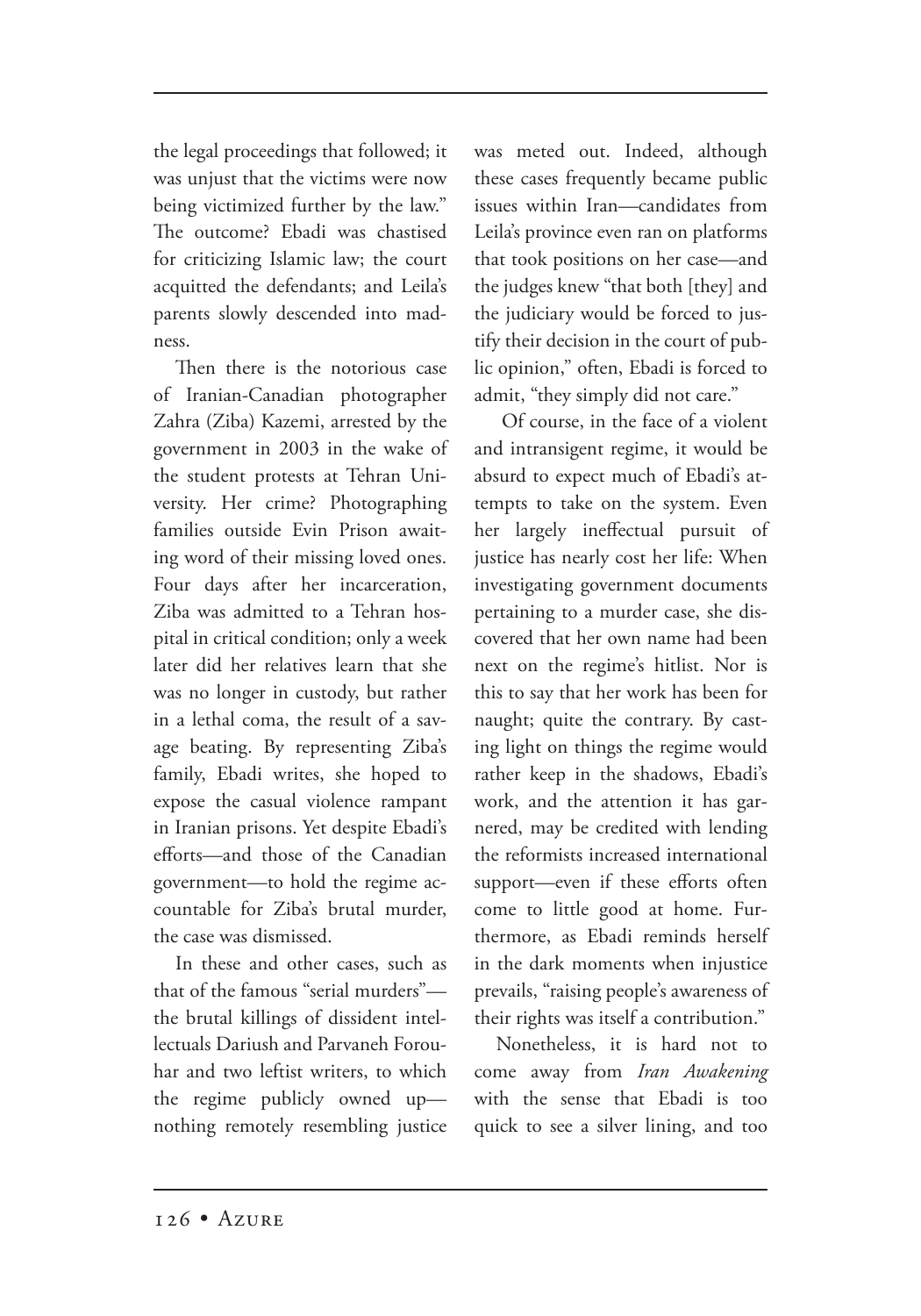determined not to dwell on the cold reality of the Islamic legal system. We see this, for example, when she expresses profound disappointment that the regime's subversion of her investigation into a murder case had dashed hopes for a "new era of state accountability." "Powerful, shadowy hardliners in the Islamic Republic," she laments, "seemed disinclined to fight their battles through the political process"—an understatement ad absurdum. This is also evident in the description of her preparations for Zahra Kazemi's case:

By representing her family, I wanted to show the world what transpired in Iran's prisons, and hopefully prevent such careless brutality from repeating itself. The court proceedings fell short of our expectations, and the judge later said it was impossible to identity the official who had struck the fatal blow to Ziba. But that day, her mother and I focused on our legal strategy. She had brought me Shirazi lemons, and their scent wafted through the office, the same way the orange blossoms of Shiraz perfume the air in spring.

One feels, when reading passages such as these, that Ebadi is fearful of allowing the facts to speak for themselves—that is, of depicting a regime so vicious and single-minded in its determination to concentrate its power that it is beyond the sway of appeals to a reformist, tolerant brand of Islam. These perplexing acts of restraint, often disguised as unflagging optimism, may be explained by necessity: Were she too harsh in her criticism of the regime, or seen as suggesting that Islamic law is inherently incompatible with the rights of women, she would most certainly not be permitted to continue living and working in Iran, let alone publish her memoir in English. Yet, this attitude might in fact stem from a different source, one that is much more disturbing.

This brings us to the more trou bling aspect of Ebadi's memoir: Her belief that the revolution was not a great misstep for Iran, and that Khomeini was no worse for Iran than the shah.

To make her case for this difficultto-defend position, Ebadi frequently resorts to sentimentalism, writing, for example, of the shah's flight from Iran that "when he fled, he ended two millennia of rule by Persian kings. People filled the street, celebrating…. We felt as though we had reclaimed a dignity that, until recently, many of us had not even realized we had lost." Then there are the specious comparisons between the two rulers: When she mentions the shah's efforts to emancipate Iranian women by (among other things) banishing the veil, she states that, "Reza Shah was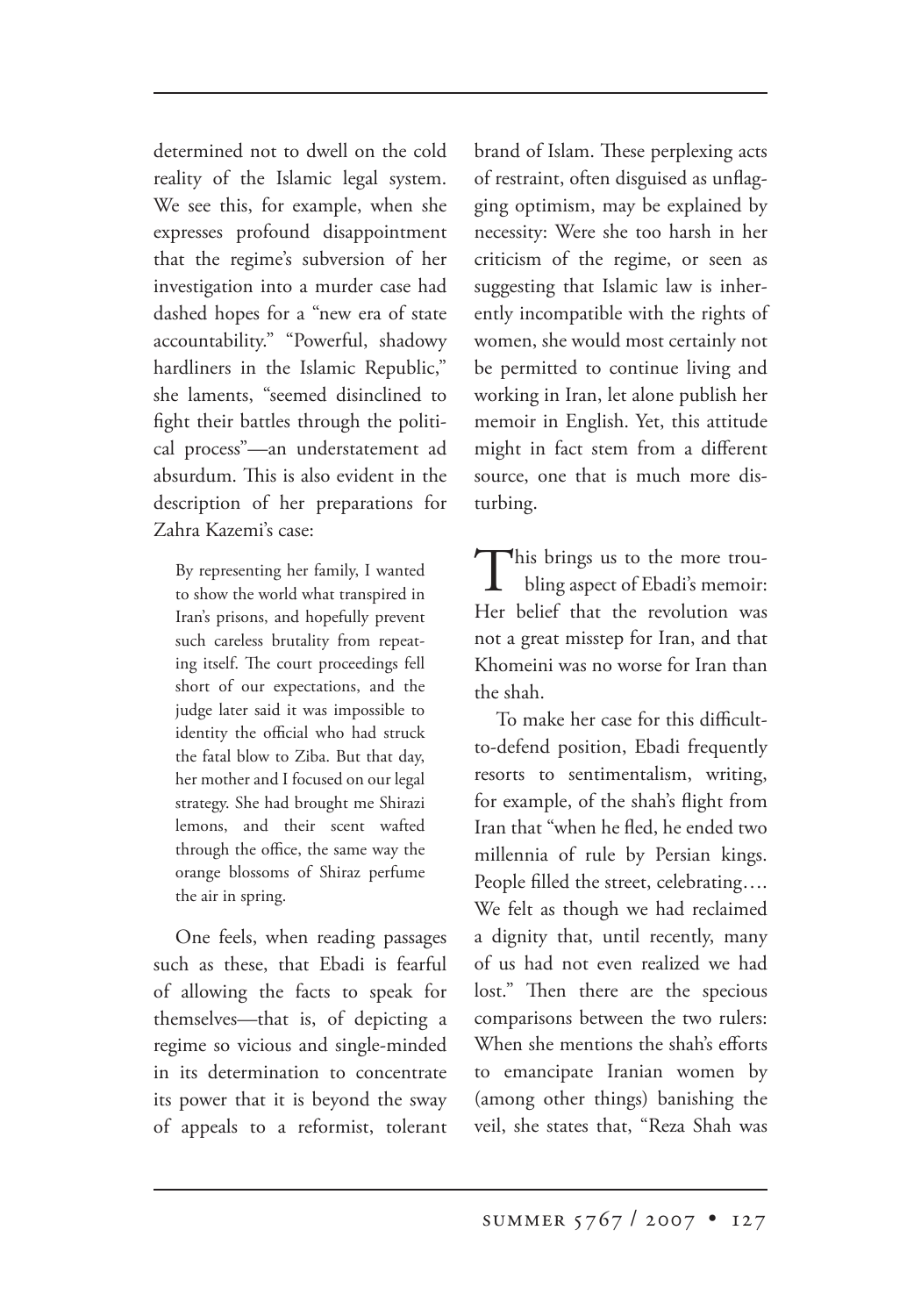the first, but not the last, Iranian ruler to act out a political agenda—secular modernization, shrinking the clergy's influence—on the frontier of women's bodies"—as if an equivalence can be drawn between the shah's action and the regime's imposition of a rigid, full-body dress code for women. Notably, Ebadi also uses this method when discussing the United States government in the book's conclusion, a government about which she has not one kind word to say. When, for instance, she describes American sanctions that complicated her efforts to publish her memoirs in the United States, she writes that "in Iran, the Islamic system censors books, casts up Internet firewalls, and bans satellite television in an effort to prevent Iranians from accessing information from the outside world. It seemed incomprehensible to me that the United States government, the self-proclaimed protector of a free way of life, would seek to regulate what Americans could or could not read…. What was the difference between the censorship in Iran and this censorship in the United States?" Of course, the American government's willingness to revise its regulations indeed, the fact that it might have been forced to by a federal-court decision ruling it unconstitutional—reveals the preposterousness of Ebadi's comparison.

Most troubling, though, are Ebadi's romantic descriptions of the revolution itself, which frequently reach toward the sublime. For instance, when recalling Khomeini's "ingenious" instruction to the Iranian people, in the months following the shah's flight, to stand on their rooftops every night at an appointed hour and scream *Allaho akbar*, Ebadi writes:

Each evening, my husband and I climbed the stairs to our roof and dutifully bellowed *Allaho akbar* for a full half hour, until we were hoarse. I remember gazing out across the rooftops of the city, people milling atop the low-rise buildings for as far as the eye could see, turning their heads to the night sky so their voices could rise. The gorgeous, hymnal air of these lofted cries hung over the stilled city, so spiritually enchanting that even my stolid, cynical friends were moved.

These are not the words of a repentant revolutionary; rather, they are those of someone who believes that the revolution had merely "veered off course, [and] lost sight of its ideal of freedom and independence." Ebadi not only refuses to admit that her support for the revolution was misguided, she even sounds distinctly condescending when describing the appeal of the reform-minded candidate Khatami to a populace desperate for an alternative to the regime she helped put in place: